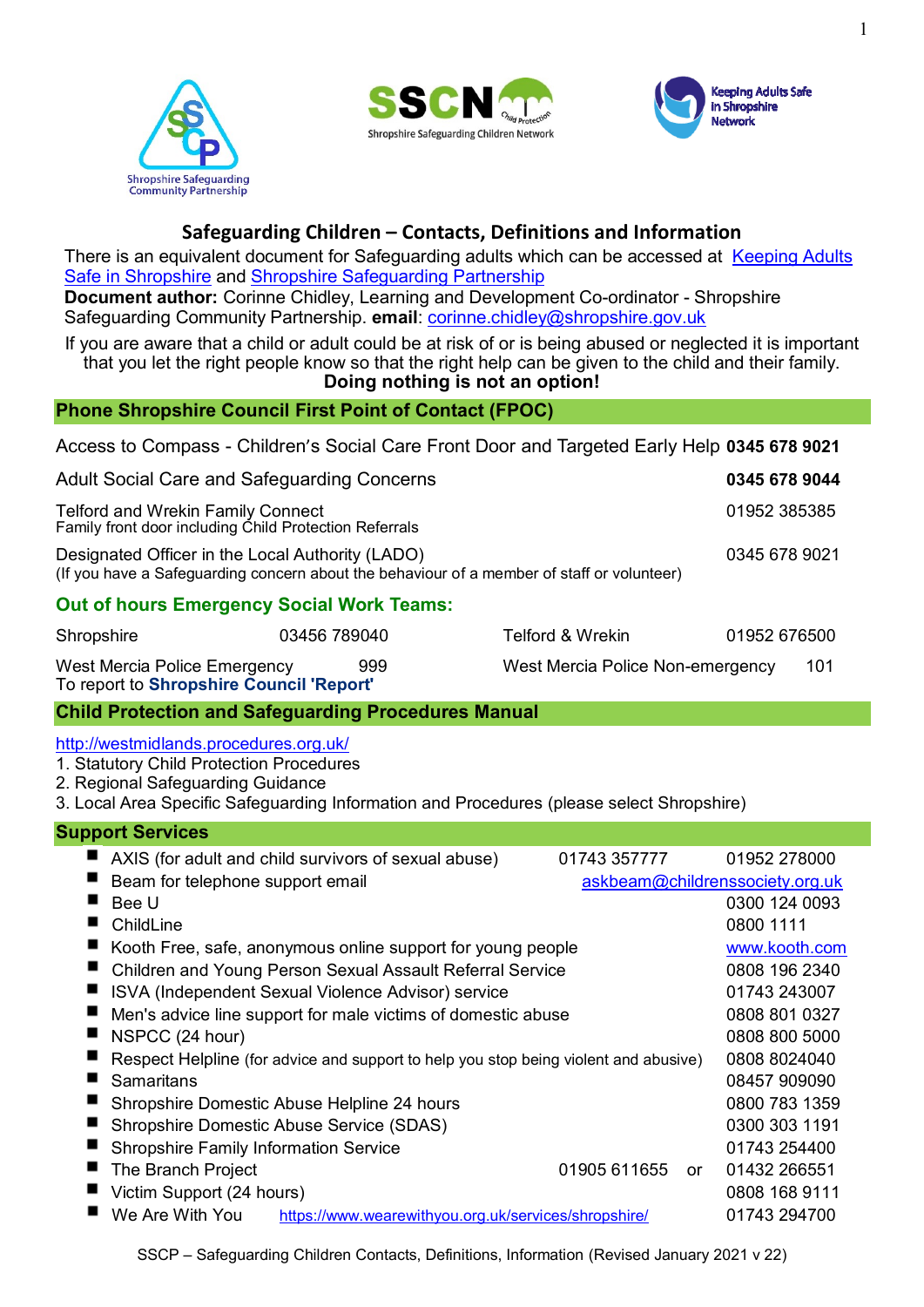#### **SSCP Training links and Contacts**

As result of, and to support, the extraordinary pressure and challenges being placed upon our multi-agency partners to manage the current impact of COVID-19 in Shropshire, all SSCP Multiagency face-to-face Safeguarding Training has been suspended until further notice.

Several training modules are now being delivered online via Microsoft Teams and further virtual training modules will be added when available. The SSCP Multi-agency Training Schedule is regularly updated to reflect the training currently on offer and all bookings are made via our webpage shown below.

All training modules are reviewed regularly in response to emerging national and local safeguarding themes, publications, statutory frameworks, research and legislation. Our training reflects current Shropshire practice and procedures.

In addition, SSCP offers several free, certificated e-learning modules through Virtual College. This training is at a raising awareness level. These modules can again be applied for by registering with and logging in to your SSCP learner record from our webpage.

SSCP Multi-agency Training Team Tel: 01743 254370

Email: [SSCPtraining@shropshire.gov.uk](mailto:tracey.bowen@shropshire.gov.uk)

To view the current Training Schedule and to book training [http://www.safeguardingshropshireschildren.org.uk/professionals-and-volunteers/safeguarding](http://www.safeguardingshropshireschildren.org.uk/professionals-and-volunteers/safeguarding-training/)[training/](http://www.safeguardingshropshireschildren.org.uk/professionals-and-volunteers/safeguarding-training/)

Other e-learning training available from other sources includes: Female Genital Mutilation (FGM) <https://www.fgmelearning.co.uk/> PREVENT [www.elearning.prevent.homeoffice.gov.uk/b/screen1](http://www.elearning.prevent.homeoffice.gov.uk/b/screen1) Department of Health (DoH) [to help healthcare professionals and partners protect and](http://www.seenandheard.org.uk/) identify [young people at risk of abuse or exploitation](http://www.seenandheard.org.uk/) <http://www.seenandheard.org.uk/> Suicide Prevention Training<http://zerosuicidealliance.com/>

#### **Shropshire Strengthening Families through Early Help**



Early help means taking action to support a child, young person or their family as soon as a problem emerges. It can be required at any stage in a child's life, from pre-birth to adulthood, and applies to any problem or need that the family can't deal with alone.

As result of, and to support, the extraordinary pressure and challenges being placed upon our multi-agency partners to manage the current impact of COVID-19 in Shropshire, all Early Help Multi-agency face-to-face Training and Network Meetings have been suspended until further notice. All Network Meetings and some Training is now being offered virtually via Microsoft Teams.

For further information on Early Help Training or Network Meetings, please the webpage below or email [sscpbusinessunit@shropshire.gov.uk](mailto:sscpbusinessunit@shropshire.gov.uk)

Website:<https://shropshire.gov.uk/early-help/practitioners/>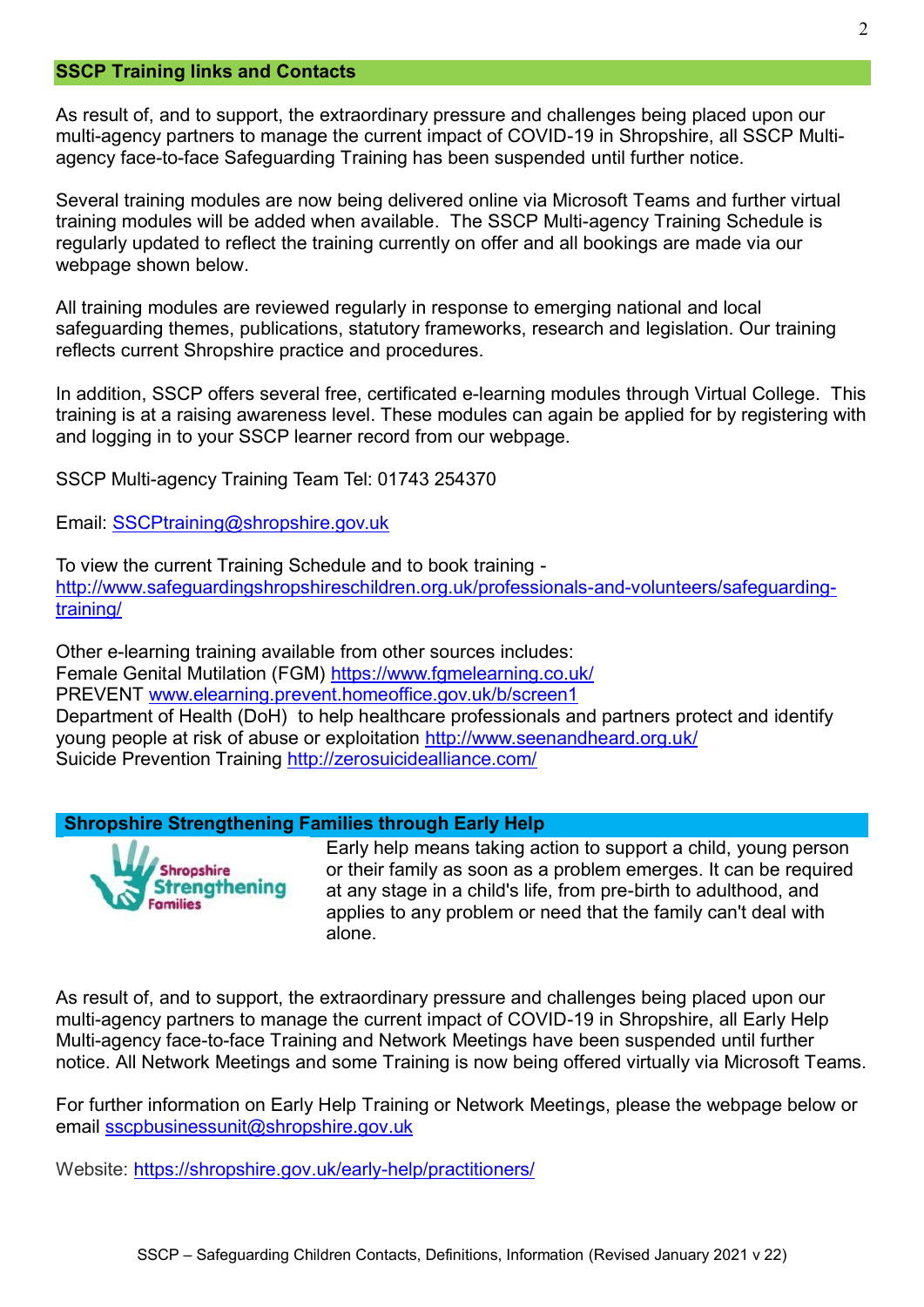# **DEFINITIONS OF ABUSE**

### **Emotional Abuse**

The persistent emotional maltreatment of a child such as to cause severe and persistent adverse effects on the child's emotional development. It may involve conveying to children that they are worthless or unloved, inadequate, or valued only insofar as they meet the needs of another person. It may include not giving the child opportunities to express their views, deliberately silencing them or 'making fun' of what they say or how they communicate.

It may feature age or developmentally inappropriate expectations being imposed on children. These may include interactions that are beyond the child's developmental capability, as well as overprotection and limitation of exploration and learning, or preventing the child participating in normal social interaction.

It may involve seeing or hearing the ill-treatment of another. It may involve serious bullying (including cyber bullying), causing children frequently to feel frightened or in danger, or the exploitation or corruption of children. Some level of emotional abuse is involved in all types of maltreatment of a child, though it may occur alone.

#### **Working Together to Safeguard Children 2018 Emotional – Behavioural Observations**

- Physical, mental and emotional development lags,
- An extreme change in views,
- Acceptance of punishment which appears excessive,
- Over-reaction to mistakes,
- Continual self-deprecation,
- Sudden speech disorders,
- Language delay,
- Fear of new situations.
- Inappropriate emotional responses to painful situations,
- Repetitive or habitual behaviours (such as hair twisting, thumb sucking, rocking),
- Self-mutilation.
- Fear of parents being contacted,
- Extremes of passivity or aggression,
- Being the scapegoat in the family,
- Coldness/hostility/constant criticism.
- Online privacy settings are not activated.

### **Domestic Abuse**

Domestic abuse is any type of controlling, bullying, threatening or violent behaviour between people in a relationship. It can seriously harm children and young people and witnessing domestic abuse is child abuse. It's important to remember domestic abuse:

- can happen inside and outside the home
- can happen over the phone, on the internet and on social networking sites
- can happen in any relationship and can continue even after the relationship has ended
- both men and women can be abused or abusers.

It can be difficult to tell if domestic abuse is happening and those carrying out the abuse can act very different when other people are around. Children and young people might also feel frightened and confused, keeping the abuse to themselves.

Signs that a child has witnessed domestic abuse can include:

- aggression or [bullying](https://www.nspcc.org.uk/what-is-child-abuse/types-of-abuse/bullying-and-cyberbullying/)
- anti-social behaviour, like vandalism
- [anxiety, depression or suicidal](https://www.nspcc.org.uk/keeping-children-safe/keeping-children-safe/mental-health-suicidal-thoughts-children/)  [thoughts](https://www.nspcc.org.uk/keeping-children-safe/keeping-children-safe/mental-health-suicidal-thoughts-children/)
- attention seeking
- bed-wetting, nightmares or insomnia
- constant or regular sickness, like colds, headaches and mouth ulcers
- 
- eating disorders
- problems in school or trouble learning
- tantrums

Living in a home where domestic abuse happens can have a serious impact on a child or young person's [mental](https://www.nspcc.org.uk/keeping-children-safe/keeping-children-safe/mental-health-suicidal-thoughts-children/) and physical wellbeing, as well as their behaviour. And this can last into adulthood. What's important is to make sure the abuse stops and that children have a safe and stable environment to grow up in.

**<https://www.nspcc.org.uk/what-is-child-abuse/types-of-abuse/domestic-abuse/> 2020**

- 
- [drug or alcohol use](https://www.nspcc.org.uk/keeping-children-safe/support-for-parents/alcohol-drugs-parenting/)
- 
- 
- 
- withdrawal.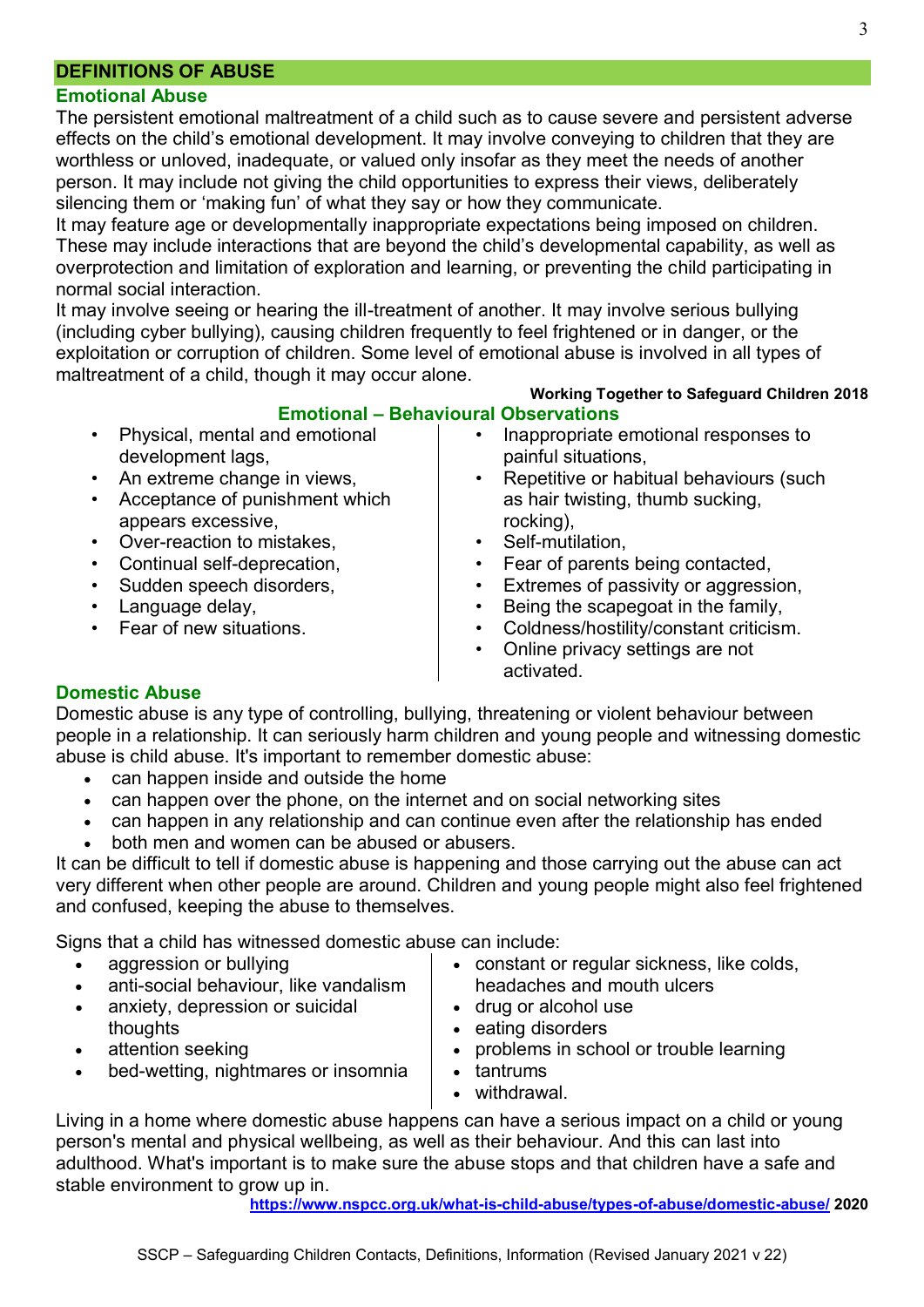# **Prevent**

Prevent is one of the most challenging parts of the counter terrorism strategy, because it operates in the pre-criminal space, before any criminal activity has taken place.

It is about safeguarding - supporting and protecting those people who might be susceptible to radicalisation, and ensuring that individuals and communities have the resilience to resist violent extremism.

#### **<https://www.westmercia.police.uk/article/7818/Prevent---Play-your-part>**

The aim of the Prevent strategy is to reduce the threat to the UK from terrorism by stopping people becoming terrorists or supporting terrorism.

# **Prevent Duty Guidance: for England and Wales July 2015. HM Government**

# **Neglect**

The persistent failure to meet the child's basic physical and/or psychological needs, likely to result in the serious impairment of the child's health or development.

Neglect may occur during pregnancy as a result of maternal substance abuse

Once a child is born, neglect may involve a parent or carer failing to:

provide adequate food, clothing and shelter (including exclusion from home or abandonment);

protect a child from physical and emotional harm or danger;

ensure adequate supervision (including the use of inadequate care-givers);

or ensure access to appropriate medical care or treatment.

It may also include neglect of, or unresponsiveness to a child's basic emotional needs.

# **Neglect – Physical Observations**

These may include:

- Poor personal hygiene,
- Poor state of clothing,
- Poor growth pattern.
- Untreated medical problems,
- Non-organic 'failure to thrive,'
- Poor skin tone and hair tone.
- Emaciation, pot belly, short stature, obesity.

**Working Together to Safeguard Children 2018 Neglect – Behavioural Observations**

These may include:

- Constant hunger or tiredness,
- Frequent lateness or non-attendance at school,
- Arrive early or leaving late from school,
- Destructive tendencies,
- Low self-esteem,
- Obsessive, ritualistic or unusual behaviours,
- No social relationships.
- Running away,
- Compulsive stealing or scavenging.

# **Graded Care Profile (GCP2) Licensed by NSPCC**

GCP2 is an evidence-based assessment tool which evaluates levels of parental care, assessing a child's lived experience. Helps to identify children at risk of neglect at the earliest opportunity, enabling professionals to work collaboratively, responding promptly and effectively to address the underlying factors with parents. Using GCP2 effectively helps to ensure that our focus is on the experiences of children, that children are protected from harm and the long-term effects of childhood neglect are minimised.

#### Access SSCP Neglect screening tool

<http://www.safeguardingshropshireschildren.org.uk/professionals-and-volunteers/neglect/>

# Become an accredited user of GCP2

[http://www.safeguardingshropshireschildren.org.uk/professionals-and-volunteers/safeguarding](http://www.safeguardingshropshireschildren.org.uk/professionals-and-volunteers/safeguarding-training/)[training/](http://www.safeguardingshropshireschildren.org.uk/professionals-and-volunteers/safeguarding-training/)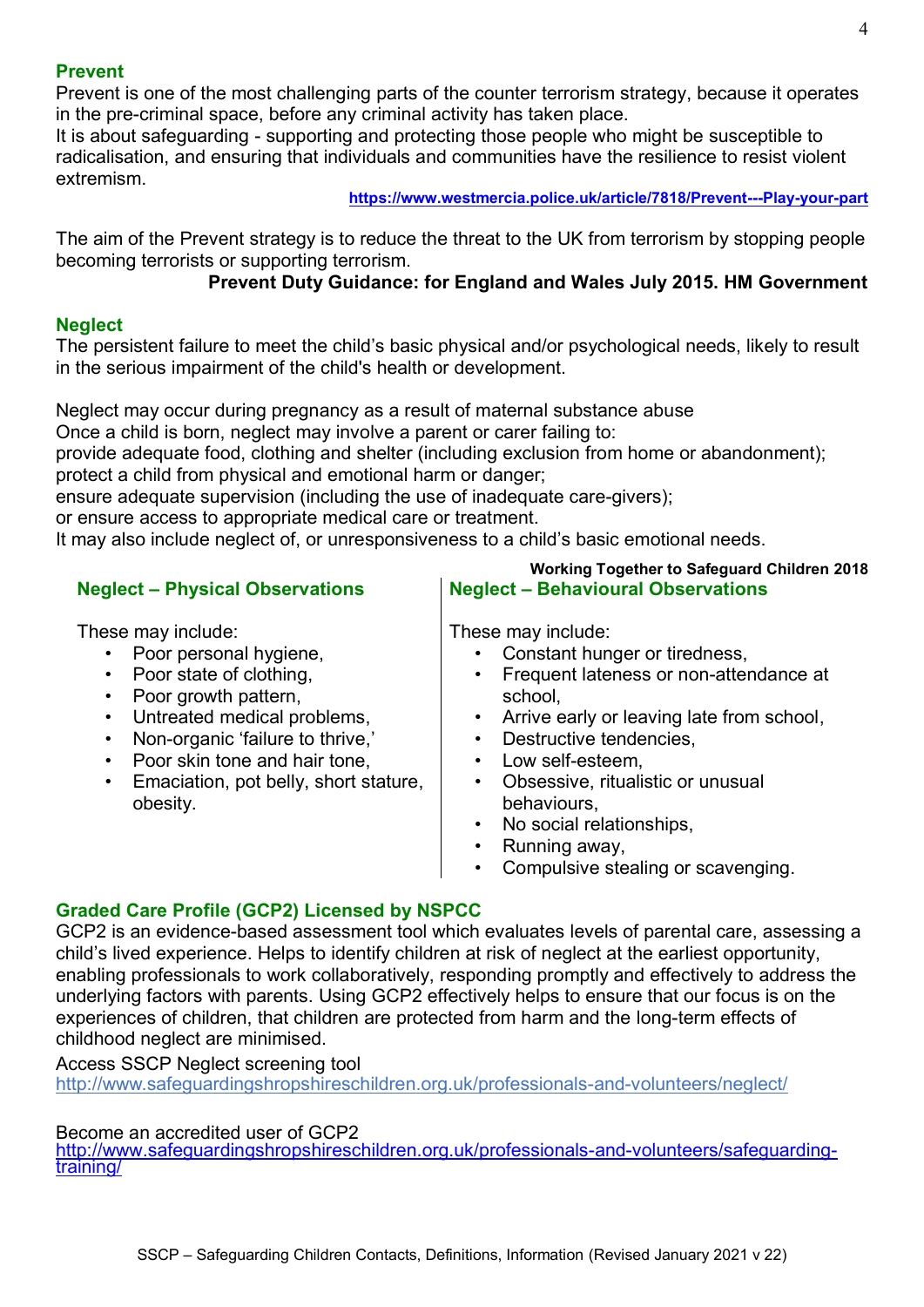# **Physical Abuse**

A form of abuse which may involve hitting, shaking, throwing, poisoning, burning or scalding, drowning, suffocating, or otherwise causing physical harm to a child.

Physical harm may also be caused when a parent or carer fabricates the symptoms of, or deliberately induces, illness in a child.

#### **Working Together to Safeguard Children 2018**

### **Common Sites for Accidental Injuries**

Nose, forehead, chin, forearm, elbows, elbows, bony spine, hip, knees

#### **Typically Abusive Injuries**

Eyes, ears and mouth, skull and neck, cheek, side of the face, genitals, upper and inner arm, chest and shoulders, back, buttocks, thighs, knees.

# **Signs of Abusive Injuries may be:**

# • Bruising, grasp marks, linear marks, scalds or burns and other types of injuries i.e. factures, torn frenulum.

- Burns and scalds,
- Cigarette burns,
- Swelling and lack of normal use of limbs,
- Human bite marks,
- Untreated injuries,
- Any serious injury with no explanation or conflicting explanations,

# **Physical - Behavioural Observations**

These may include:

- Unusually fearful with adults,
- Unnaturally compliant to parents,
- Refusal to discuss injuries or a fear of medical help,
- Withdrawal from physical contact,
- Aggression towards others,
- Wearing cover-up clothing,
- Any behaviours that you would not expect to see in a child, at their age or stage in development.

• Ligature marks.

# **Female Genital Mutilation (FGM)**

Female Genital Mutilation (FGM) is a procedure where the female genital organs are injured or changed, but there is no medical reason for this. It can seriously harm the health of women and girls in the long term. Many men and women in practising communities are unaware of the relationship between FGM and the severe harm it causes to the health of women and girls. All types of FGM are extremely harmful with many short- and long-term health implications It's sometimes known as 'female circumcision' or 'female genital cutting'. It's can be carried out on young babies, girls and women. FGM procedures can cause: severe pain and bleeding, emotional and psychological shock, infections, problems with giving birth later in life - including the death of the baby

Is illegal in the UK. It's also illegal to take a British national or permanent resident abroad for FGM or to help someone trying to do this.

#### **Department of Health, January 2017**

60,000 girls living in the UK could be at risk of female genital mutilation (FGM).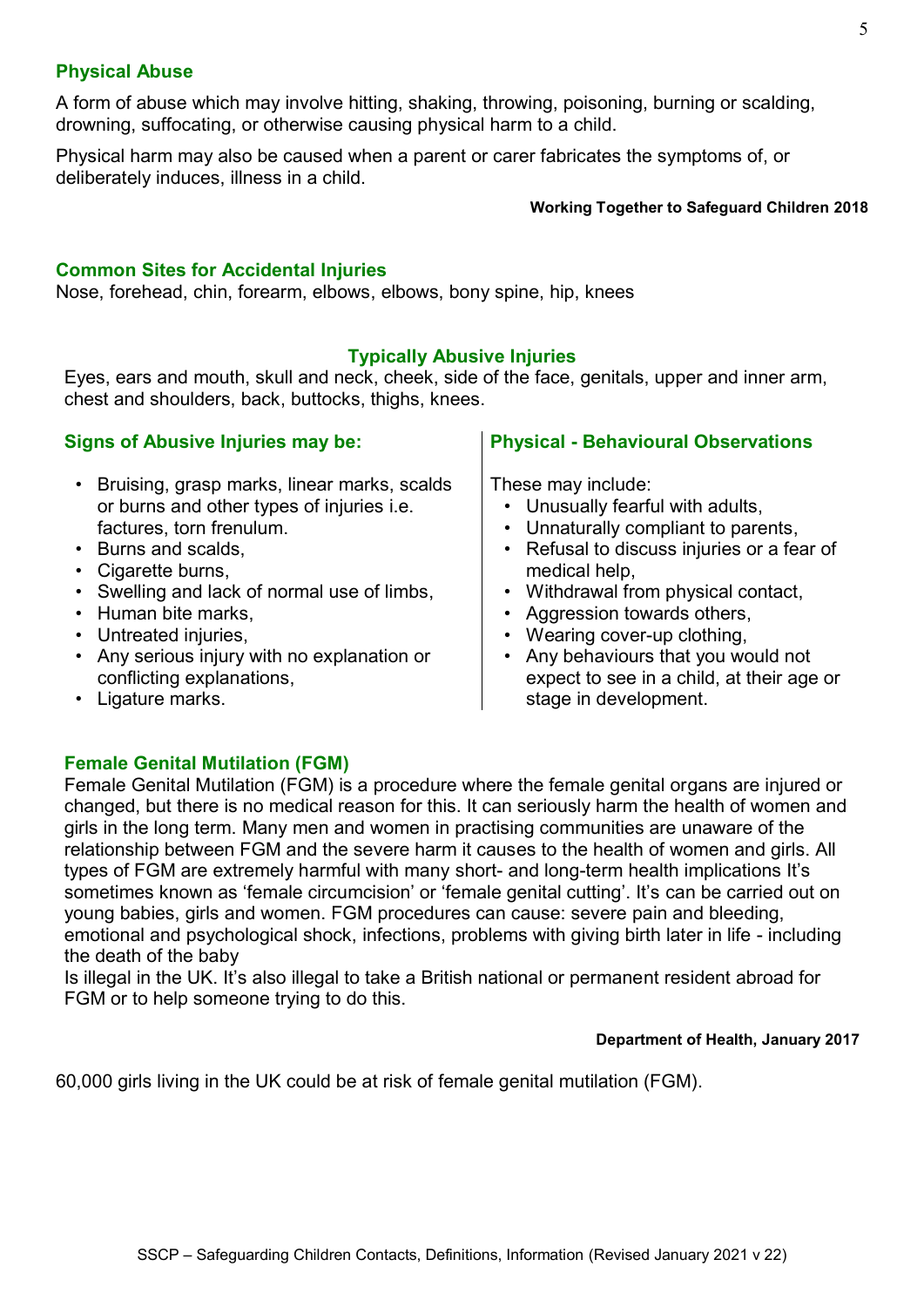# **Sexual Abuse**

Involves forcing or enticing a child or young person to take part in sexual activities, not necessarily involving a high level of violence, whether or not the child is aware of what is happening. The activities may involve physical contact, including assault by penetration (for example, rape or oral sex) or non-penetrative acts such as masturbation, kissing, rubbing and touching outside of clothing

They may also include non-contact activities, such as involving children in looking at, or in the production of, sexual images, watching sexual activities, encouraging children to behave in sexually inappropriate ways, or grooming a child in preparation for abuse (including via the internet).

Sexual abuse is not solely perpetrated by adult males. Women can also commit acts of sexual abuse, as can other children. **Working Together to Safeguard Children 2018**

|                                                                                                      | Sexual Abuse - Physical Observations                                                                                                                                                                                                                                                                                                                                                                                                                                   |   |                                                                                                                                                                                                                                                                                                                                                                                                                                                                          |  |  |
|------------------------------------------------------------------------------------------------------|------------------------------------------------------------------------------------------------------------------------------------------------------------------------------------------------------------------------------------------------------------------------------------------------------------------------------------------------------------------------------------------------------------------------------------------------------------------------|---|--------------------------------------------------------------------------------------------------------------------------------------------------------------------------------------------------------------------------------------------------------------------------------------------------------------------------------------------------------------------------------------------------------------------------------------------------------------------------|--|--|
| $\bullet$                                                                                            | Damage/ soreness in genital area, anus<br>or mouth                                                                                                                                                                                                                                                                                                                                                                                                                     |   | Bruising giving the impression of sexual<br>assault                                                                                                                                                                                                                                                                                                                                                                                                                      |  |  |
| $\bullet$                                                                                            | Sexually transmitted infections                                                                                                                                                                                                                                                                                                                                                                                                                                        | ٠ | Unexplained recurrent urinary tract infections                                                                                                                                                                                                                                                                                                                                                                                                                           |  |  |
| $\bullet$                                                                                            | Unexpected pregnancy especially in very<br>young girls                                                                                                                                                                                                                                                                                                                                                                                                                 |   | and discharges or abdominal pain                                                                                                                                                                                                                                                                                                                                                                                                                                         |  |  |
|                                                                                                      |                                                                                                                                                                                                                                                                                                                                                                                                                                                                        |   | <b>Sexual Abuse - Behavioural Observations</b>                                                                                                                                                                                                                                                                                                                                                                                                                           |  |  |
| $\bullet$<br>$\bullet$<br>$\bullet$<br>$\bullet$<br>$\bullet$<br>$\bullet$<br>$\bullet$<br>$\bullet$ | Sextortion<br>Sexual knowledge inappropriate for age,<br>Sexualised behaviour in young children,<br>Sexually provocative or promiscuous<br>behaviour,<br>Hinting at sexual activity, and about<br>secrets they cannot tell,<br>• Secretive behaviour online or offline,<br>Inexplicable falling off in school<br>performance,<br>• Sudden apparent changes in personality,<br>Lack of concentration, restlessness,<br>aimlessness,<br>Low self-image/ low self-esteem, |   | • Increased or excessively secretive use of<br>mobile phone and/or internet activity,<br>Socially withdrawn,<br>Poor trust in significant adults,<br>Regressive behaviour, onset of wetting, by<br>day or night,<br>• Onset of insecure, clinging behaviour,<br>Running away from home,<br>Suicide attempts, self-mutilation, self-disgust,<br>Eating disorders,<br>Exaggerated or uncontrollable emotions,<br>• Substance, alcohol misuse,<br>Severe sleep disturbance. |  |  |
|                                                                                                      |                                                                                                                                                                                                                                                                                                                                                                                                                                                                        |   |                                                                                                                                                                                                                                                                                                                                                                                                                                                                          |  |  |

# **Sexual Abuse - Physical Observations**

# **Introduction to Contextual Safeguarding**

Contextual Safeguarding is an approach to understanding, and responding to, young people's experiences of significant harm beyond their families. It recognises that the different relationships that young people form in their neighbourhoods, schools and online can feature violence and abuse. Parents and carers have little influence over these contexts, and young people's experiences of extra-familial abuse can undermine parent-child relationships.

Therefore, children's social care practitioners, child protection systems and wider safeguarding partnerships need to engage with individuals and sectors who do have influence over/within extrafamilial contexts, and recognise that assessment of, and intervention with, these spaces are a critical part of safeguarding practices. Contextual Safeguarding, therefore, expands the objectives of child protection systems in recognition that young people are vulnerable to abuse beyond their front doors.

#### **Contextual Safeguarding Network 2020**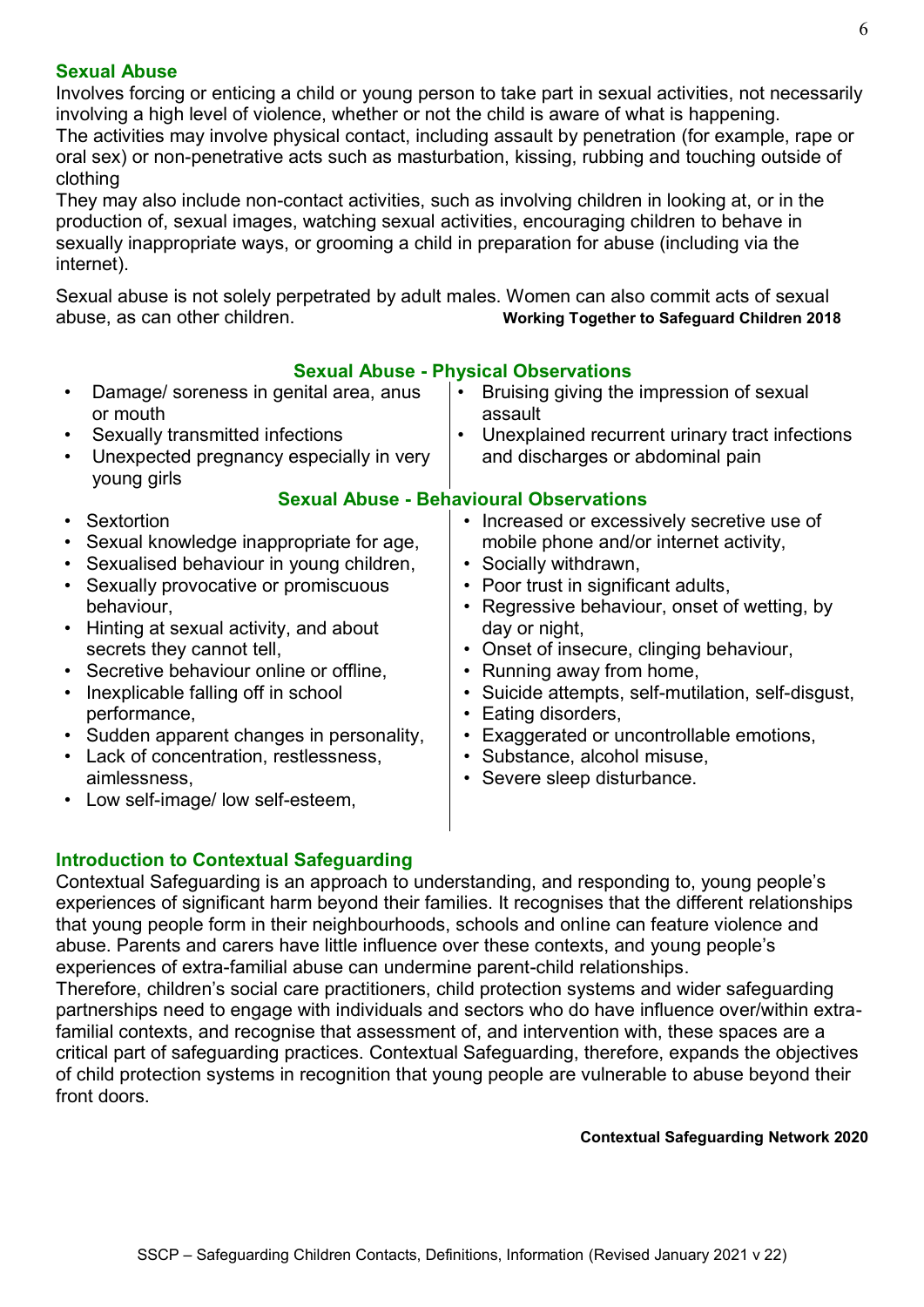# **Criminal Exploitation**

Criminal Exploitation occurs where an individual or group takes advantage of an imbalance of power to coerce, control, manipulate or deceive a child, young person or an adult (including those with care and support needs) into any criminal activity:

(a) in exchange for something the victim needs or wants, and/or

(b) for the financial or other advantage of the perpetrator or facilitator (such as to support serious organised crime and/or terrorism), and/or

(c) through violence or the threat of violence to ensure compliance.

The victim may have been criminally exploited even if the activity appears consensual. Criminal Exploitation does not always involve physical contact; it can also occur using technology and/or social media.

#### **Shropshire Safeguarding Community Partnership 2020**

# **Peer on Peer Abuse**

Recognition should be given to the fact that children are capable of abusing their peers. Abuse is abuse and should never be tolerated or passed off as "banter" or "part of growing up". Victims of peer abuse should be supported as they would be if they were the victim of any other form of abuse, in accordance with this policy.

Peer on peer abuse occurs when a young person is exploited, bullied and/or harmed by their peers who are the same age or similar age. Peer-on-peer abuse can relate to various forms of abuse (not just sexual abuse and exploitation, some forms of peer on peer abuse are:

#### **Sexting**

Sexting is when someone sends or receives a sexually explicit text, image or video.

This includes sending 'nude pics', 'rude pics' or 'nude selfies'. Pressuring someone into sending a nude picture can happen in any relationship and to anyone, whatever their age, gender or sexual preference. However, once the image is taken and sent, the sender has lost control of the image and these images could end up anywhere. By having in their possession, or distributing, indecent images of a person under 18 on to someone else, young people are not even aware that they could be breaking the law as stated as these are offences under the Sexual Offences Act 2003.

#### **Initiation/Hazing**

Hazing is a form of initiation ceremony which is used to induct newcomers into an organisation such as a private school, sports team etc. There are a number of different forms, from relatively mild rituals to severe and sometimes violent ceremonies.

The idea behind this practice is that it welcomes newcomers by subjecting them to a series of trials which promote a bond between them. After the hazing is over, the newcomers also have something in common with older members of the organisation, because they all experienced it as part of a rite of passage. Many rituals involve humiliation, embarrassment, abuse, and harassment.

#### **Prejudiced Behaviour**

The term prejudice-related bullying refers to a range of hurtful behaviour, physical or emotional or both, which causes someone to feel powerless, worthless, excluded or marginalised, and which is connected with prejudices around belonging, identity and equality in wider society – in particular, prejudices to do with disabilities and special educational needs, ethnic, cultural and religious backgrounds, gender, home life, (for example in relation to issues of care, parental occupation, poverty and social class) and sexual identity (homosexual, bisexual, transsexual).

#### **Teenage relationship abuse**

Teenage relationship abuse is defined as a pattern of actual or threatened acts of physical, sexual, and/or emotional abuse, perpetrated by an adolescent (between the ages of 13 and 18) against a current or former partner. Abuse may include insults, coercion, social sabotage, sexual harassment, threats and/or acts of physical or sexual abuse. The abusive teen uses this pattern of violent and coercive behaviour, in a heterosexual or same gender relationship, in order to gain power and maintain control over the partner. **Upskirting**

Upskirting typically involves taking a picture under a person's clothing without them knowing, with the intention of viewing their genitals or buttocks to obtain sexual gratification, or cause the victim humiliation, distress or alarm

#### **Keeping Children Safe in Education 2020**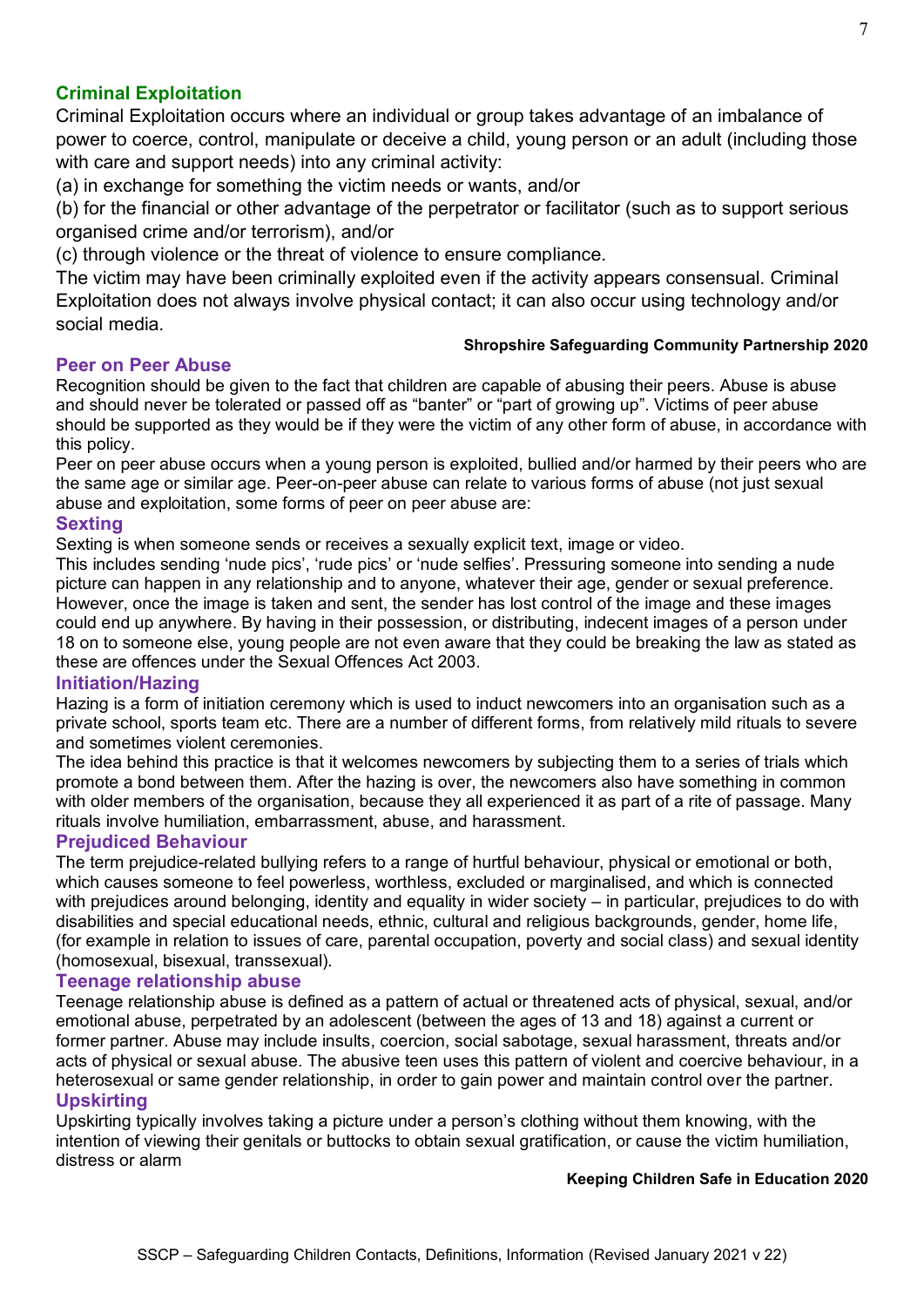#### **Recognise - Respond - Record**

To do list:

- ➢ Put the contact number for FPOC (Compass) somewhere where it will be easily available
- ➢ Look at Shropshire Safeguarding Community Partnership website and make it one of your 'favourites'
- ➢ Look at your agencies Safeguarding and Child Protection policy
- ➢ Identify your Designated Safeguarding Lead
- ➢ Find out how and where you are expected to record concerns, who you should report them to/share information with in a timely manner
- ➢ Think about any further Safeguarding/Child Protection training needs you or your agency might have
- ➢ Consider how you ensure that your Safeguarding/Child Protection responsibilities are known to those who use your services

#### **Useful Websites**

[actionforprisonersfamilies.org.uk](http://www.actionforprisonersfamilies.org.uk/) promotes the needs of families affected by imprisonment

#### [axiscounselling.org.uk](http://www.axiscounselling.org.uk/) support service for adult and child survivors of sexual abuse

[brook.org.uk/our-work/category/sexual-behaviours-traffic-light-tool](http://www.brook.org.uk/our-work/category/sexual-behaviours-traffic-light-tool) -Brook sexual behaviours traffic light tool supports professionals working with children and young people by helping them to identify and respond appropriately to sexual behaviours.

[ceop.police.uk](http://www.ceop.police.uk/) online safety and protection

[childrenssociety.org.uk/](https://www.childrenssociety.org.uk/) Charity working to support vulnerable children in England and Wales with numerous resources on exploitation.

[childline.org.uk](http://www.childline.org.uk/) supporting children and Young People to identify and report abuse

[educateagainsthate.com](http://www.educateagainsthate.com/) gives [parents,](http://educateagainsthate.com/parents) [teachers](http://educateagainsthate.com/teachers) and [school leaders](http://educateagainsthate.com/governors) practical advice on protecting children from extremism and radicalisation.

[karmanirvana.org.uk/help-line](http://www.karmanirvana.org.uk/help-line) supporting victims of honour based abuse and crimes and forced marriage

<http://www.keepingadultssafeinshropshire.org.uk/> The keeping adults safe in Shropshire Network brings together representatives of each of the main organisations responsible for helping and protecting adults with care and support needs; who are at risk of or are experiencing abuse and neglect

[mappa.justice.gov.uk](http://www.mappa.justice.gov.uk/) MAPPA - Multi-Agency Public Protection Arrangements. It is the process through which the Police, Probation and Prison Services work together with other agencies to manage the risks posed by violent and sexual offenders living in the community in order to protect the public. These arrangements are coordinated across West Mercia by the [Warwickshire and West Mercia Community](http://www.westmerciaprobation.org.uk/page.php?Plv=3&P1=5&P2=20&P3=7)  [Rehabilitation Company \(WWMCRC\)](http://www.westmerciaprobation.org.uk/page.php?Plv=3&P1=5&P2=20&P3=7)

[mensadviceline.org.uk/](http://www.mensadviceline.org.uk/) advice and support for men experiencing domestic violence and abuse

[new.shropshire.gov.uk/early-help](http://new.shropshire.gov.uk/early-help) early help means taking action to support a child, young person or their family [as soon as a problem emerges.](http://www.westmercia.police.uk/article/5970/Managing-sexual-offenders-and-violent-offenders) 

[nspcc.org.uk](http://www.nspcc.org.uk/) working to identify and prevent Child abuse

[nspcc.org.uk/.../research-and-resources/sign-up-to-caspar](http://www.nspcc.org.uk/.../research-and-resources/sign-up-to-caspar) receive regularly newsletters by subscribing to CASPAR, NSPCC current awareness service for child protection practice, policy and research

SSCP – Safeguarding Children Contacts, Definitions, Information (Revised January 2021 v 22)